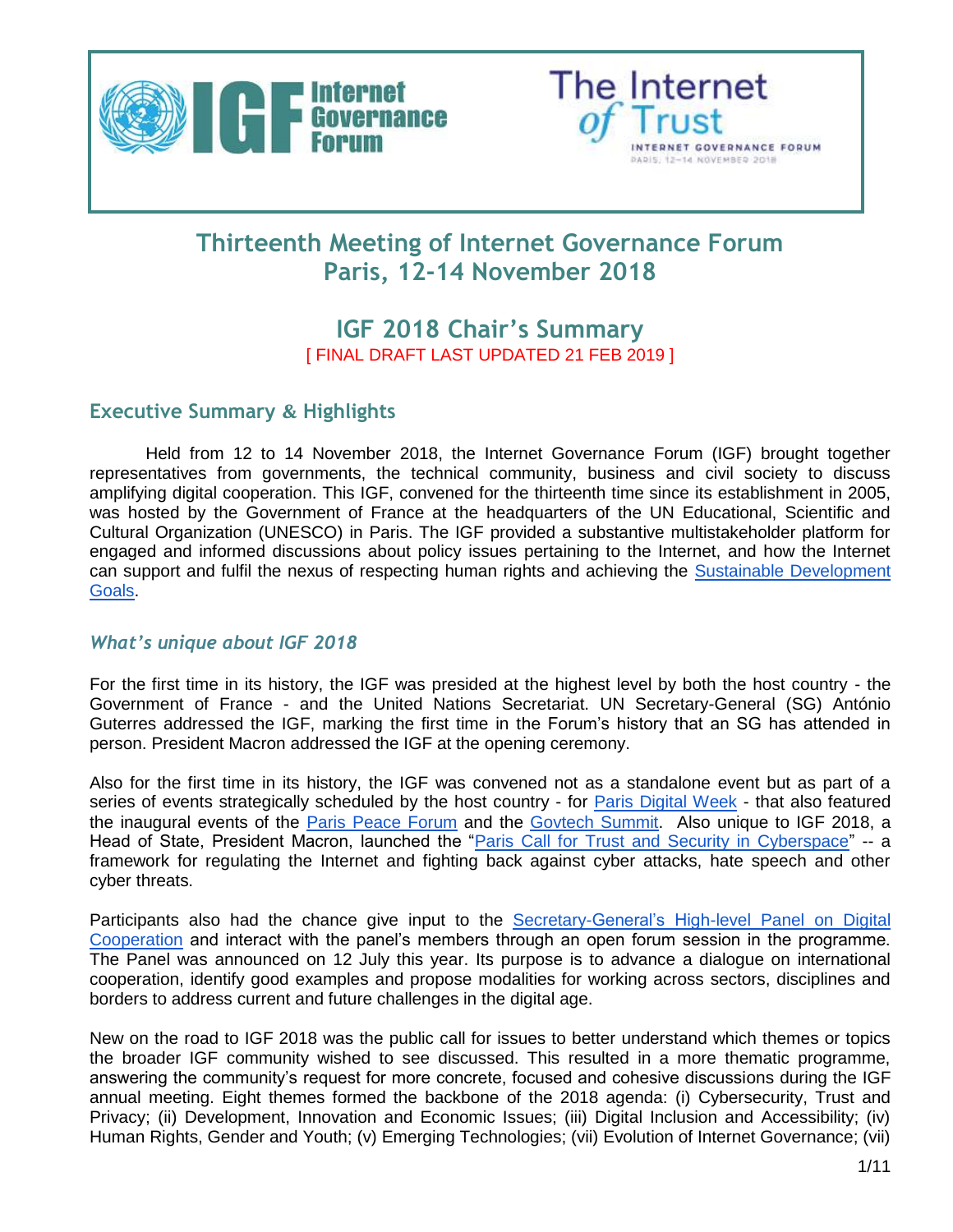Media and Content; and (viii) Technical and Operational Issues.

# *IGF 2018 in Numbers*

During the course of the three days, more than 3000 delegates participated in 171 sessions, both onsite and remotely. Paris welcomed participants from 143 different countries. 62% of these were IGF newcomers and and 43% were female.

Please see Table I for the breakdown of onsite participants by stakeholder and region.

|  |  | Table I - Breakdown of onsite participants by stakeholder and region groups |
|--|--|-----------------------------------------------------------------------------|
|  |  |                                                                             |

| By stakeholder (percentage)    |     | <b>By region (percentage)</b>               |     |  |  |  |  |
|--------------------------------|-----|---------------------------------------------|-----|--|--|--|--|
| 45%<br>Civil Society           |     | African Group                               | 25% |  |  |  |  |
| Government                     | 16% | Asia-Pacific Group                          | 16% |  |  |  |  |
| Intergovernmental Organization | 7%  | Eastern European Group                      | 6%  |  |  |  |  |
| <b>Private Sector</b>          | 20% | Latin American and Caribbean Group (GRULAC) | 9%  |  |  |  |  |
| <b>Technical Community</b>     | 11% | Western European and Others Group (WEOG)    | 38% |  |  |  |  |
| Press/Media<br>$1\%$           |     | Intergovernmental Organization              | 6%  |  |  |  |  |

Among the 3000 plus participants, approximately 1000 people participated online. 101 different countries were represented online, with the majority of the participation coming from France, United States, Brazil, Nigeria, United Kingdom, India, Iran, Bangladesh, and Germany.

In addition to the Opening and Closing Sessions, the IGF 2018 programme featured 8 thematic main sessions; 71 workshops; 27 open forums; 5 individual best practice forum (BPF) sessions; 15 individual dynamic coalition (DC) sessions; 5 individual national, regional, and youth (NRIs) collaborative sessions; 14 sessions classified as "other"; and 24 lightning sessions; for a total of 171 sessions in the overall programme. The reduced number of sessions in the programme compared to previous years is the result of the MAG's new 'programme shaping approach', which aimed at having more concrete, focused discussions, and fewer parallel or duplicate sessions, with a clear thematic orientation.

The Cybersecurity, Trust and Privacy theme had the highest number of sessions (28), followed by Development, Innovation and Economic Issues (26), Human Rights, Gender and Youth (26), Digital Inclusion and Accessibility (22), Evolution of Internet Governance (18), Emerging Technologies (15), Media and Content (10), and Technical and Operational Topics (9). There were also 17 other sessions that did not fall under any of the main themes listed above.

Organizations from five different continents joined the IGF Village, with 56 booths to share their work with the Forum's participants. The Village included representatives from all four key stakeholder groups: governments, private sector, civil society and technical community.

There were also  $35$  remote hubs organised around the world. These included all regions, with 42% from Africa and 23% from both the Latin America and Caribbean and the Asia-Pacific regions, with an active online presence, video-sharing and live-comments. There was more than one hub in Argentina, Chad, Côte d'Ivoire, India, Nigeria and Yemen.

There were 111 National, Regional, and Youth IGFs (NRIs) present at the IGF 2018 compared to 97 NRIs in the 2017 annual meeting. Since the 2017 annual meeting of the IGF, 9 more countries have established IGF processes, increasing the number of national IGFs to 80, and 5 communities established Youth IGFs, increasing the total number to 14. The total number of regional NRIs did not change during this time.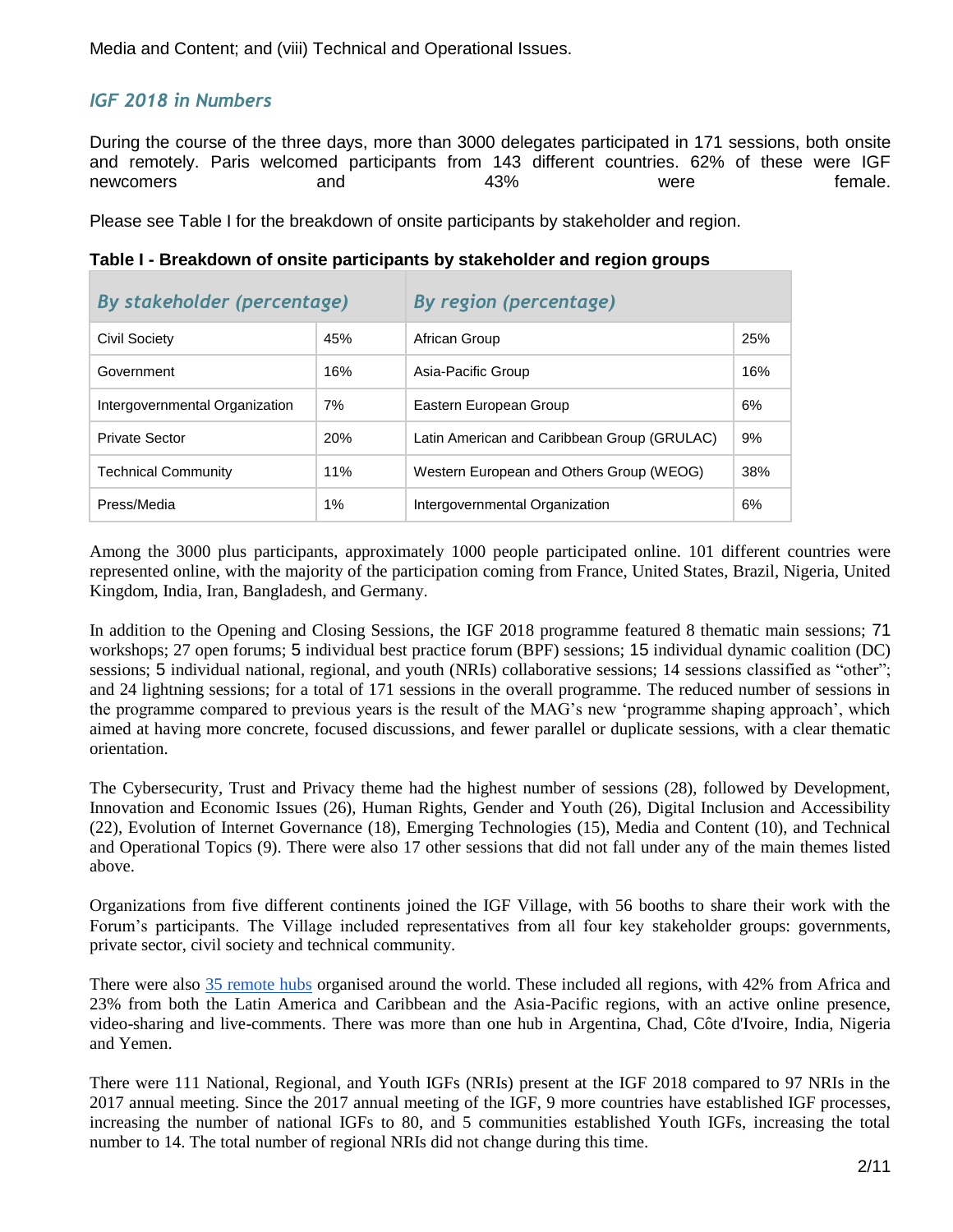Of the 111 NRIs, 48 were physically present at the Paris IGF and 36 actively participated at the NRIs main session on the evolution of Internet governance, with a focus on the multistakeholder approach. 32 different NRIs were involved in preparing 5 NRIs collaborative sessions during the IGF 2018 which focused on access, cybersecurity, digital economy, emerging technologies and fake news.

The IGF 2018 was followed by more than 80 journalists and covered by major global media outlets.

### **IGF 2018 Messages**

#### **Highlights on the Opening Session**

At IGF 2018, Secretary-General António Guterres, President Macron and other leaders called for stronger measures to curb the negative uses of the Internet and to boost the opportunities it brings, especially in leaving no one behind.

Secretary-General Guterres' opening address to the Forum noted the importance of the work being done in the Internet governance space and described the vast changes that have occurred in the field since the IGF was established. Moving forward, he made three recommendations: (i) calling for a multidisciplinary approach, involving experts not traditionally involved such as philosophers and anthropologists; (ii) encouraging the development and use of a shared language to make the work of the community more inclusive, accessible and relevant to a wider audience, and incorporate contributions from diverse fields, such as trade and human rights; and (iii) calling for efforts to draw "weak and missing voices" into the IGF's work, promoting the accessibility and connectivity of the Internet of all people but especially the underserved and marginalized communities. [\(link to full statement of the Secretary-General\)](https://www.un.org/sg/en/content/sg/speeches/2018-11-12/address-internet-governance-forum)

President Macron sent an equally clear message for a strengthened IGF which should 'produce tangible policy proposals' and be given more policy relevance in the UN system. He called on the IGF to monitor the evolution and implementation of the ["Paris Call for Trust and Security in Cyberspace"](https://www.diplomatie.gouv.fr/en/french-foreign-policy/digital-diplomacy/france-and-cyber-security/article/cybersecurity-paris-call-of-12-november-2018-for-trust-and-security-in). President Macron also suggested the IGF be directly attached to the United Nations Secretary-General. He further made a call for common regulation in the areas of suppressing illegal or undesirable content, hate speech and cyberbullying and ensuring freedom of expression, access to information, cultural diversity, fair taxation in the digital world, and further expansion of General Data Protection Regulation (GDPR). The importance of journalism was raised by the President, who stated that creative works online 'have a value and therefore a price', to emphasise that supporting content creators ensures the quality and sustainability of our news media. (Please see full script of [English translation of President Macron's](https://www.intgovforum.org/multilingual/content/igf-2018-speech-by-french-president-emmanuel-macron)  [speech\)](https://www.intgovforum.org/multilingual/content/igf-2018-speech-by-french-president-emmanuel-macron)

Two thematic high-level panels in the opening session were also convened, one focusing on the new challenges of Internet governance, such as cybersecurity, data protection, cyber criminality and digital inclusion, and the other on strengthening Internet governance and the IGF. [\(link to agenda](http://igf2018.fr/wp-content/uploads/2018/11/IGF-Paris-2018-High-Level-Meeting-ENGLISH.pdf) of High Level Panels)

#### **Cross-cutting Messages**

IGF 2018 clearly recognised the rapid evolution of the Internet and the huge potential of new technologies in bringing growth and benefits to all. There are concerns that impacts of the new developments on security and human rights might limit or jeopardize the positive effects for humankind as a whole. The growing complexity of the policy issues pertaining to the Internet calls for a strengthened multistakeholder and multidisciplinary Internet Governance approach.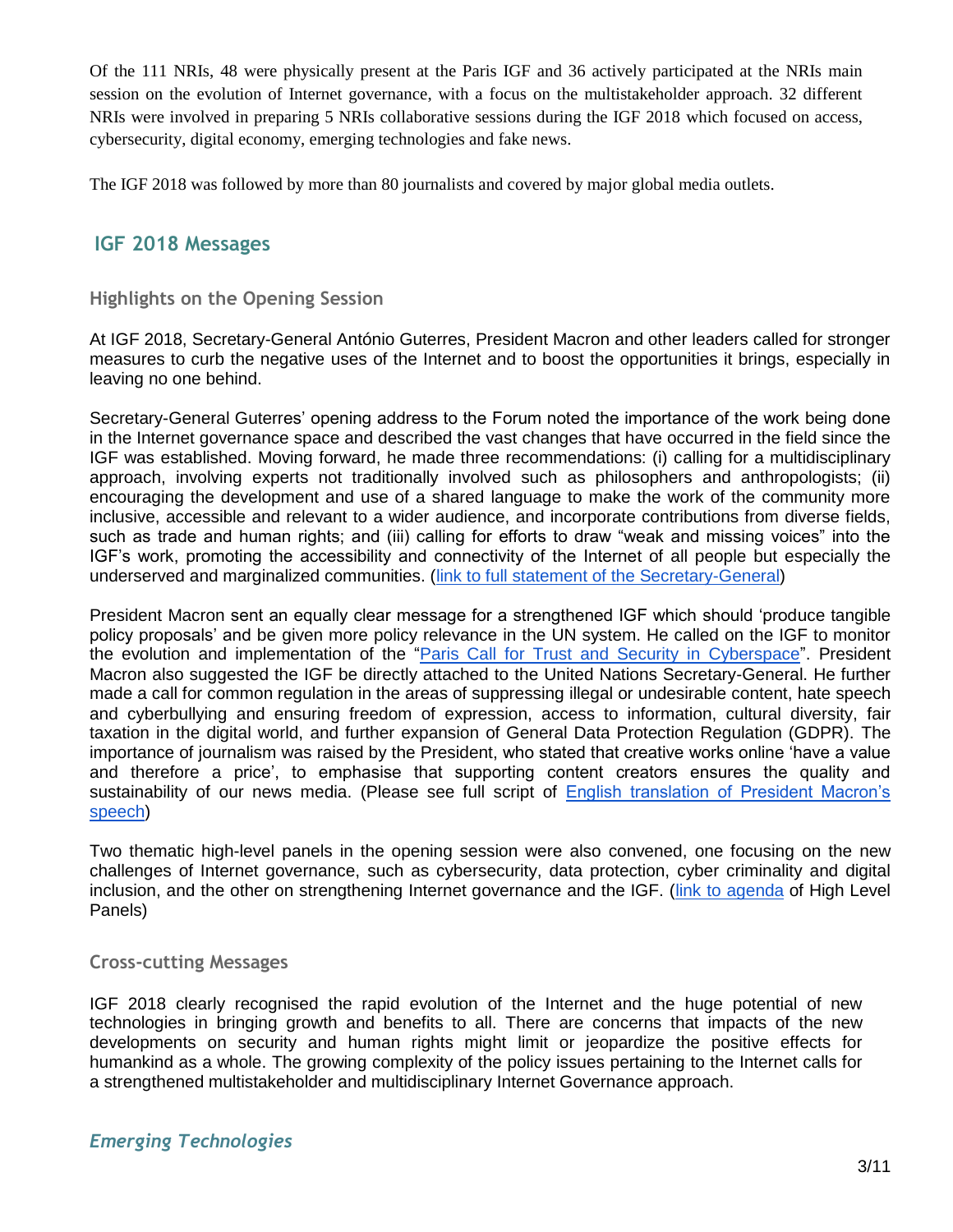The development and adoption of new technologies is taking place at a pace never seen before. Artificial Intelligence, 5G, blockchain, and the Internet of Things have the potential to bring social, cultural and economic benefits to all. However, there are also various concerns, risks and threats associated with the deployment of these technologies, such as ethical issues surrounding algorithms, privacy and security concerns and the need to make these technologies more people-centric.

As with many other technologies, these also rely heavily on connectivity -- and the cost and quality of connectivity matter. Having parts of the world that lack basic or broadband connectivity will hinder the ability of these technologies to grow and expand. For these technologies to be at the service of humankind and foster human-centred forms of digitalization, and to avoid undesirable consequences, they must be guided by well-informed, sound and sustainable policies. These include, for example, creating artificial intelligence systems that benefit all people without discrimination, not infringing upon basic human rights, and bringing more transparency in the development of algorithms. The advancement of these technologies will also depend heavily on the amount and quality of datasets they utilize. Aligning these technologies with ethical and socio-economic dimensions will contribute to achievement of a more inclusive development of emerging technologies.

### *Media & Content*

The much-anticipated IGF 2018 dialogue on media and content was on new ways of consuming and distributing media, particularly news-related information, and led the IGF community to consider media relationships to power sources, and concepts of control – potentially positive forms of regulation vis-à-vis the risks of inappropriate controls. Some called for a middle ground between two possible extremes: one a 'hands off' approach by governments that leaves private providers accountable for the appropriate administration of media products; the other a purely State-run system with full oversight that investigates false **or** or misleading information.

'Fake news' and its various offshoots, such as hate speech and propaganda, occupied much of the discussions. This included the use of false or misleading information for the purpose of affecting elections and political processes, as well as the impacts of different forms of distribution through social media and messaging platforms. Among many debated measures, the 'fake news' phenomenon can be addressed by:

- Not using the term 'fake news', because (i) it is a highly politicized term, often used to express disagreement with accurate information; (ii) it does not fully capture the 'information disorders' that exist, which include false information produced with malicious intent, inaccurate information produced in error, and accurate but misrepresented information.
- Standard-setting for online media sectors but only with respect to processes (which concern the quality of the product) rather than content (which is a subjective matter).
- Applying ethics and codes of conduct to processes related to new forms of media just as they are for traditional media outlets - including the algorithms that aggregate online content.
- Establishing networks of reporters and outlets to work together to vet unsourced online stories quickly, to ensure their validity, before reproducing in other networks.
- Valuing journalism and ensuring the safety of journalists.
- Engaging in digital literacy advancement programmes to help audiences discern between good quality and misleading information.
- Promoting better quality online access for people in vulnerable or underserved communities, enabling them to look into information in a more in-depth manner than mobile-only access allows.

In addressing local content production, the focus in IGF 2018 was on its potential to build trust in the media and other institutions. In addition, multilingualism is an integral feature of local media content – and local content in local languages is viewed as a way to promote and strengthen engagement in Global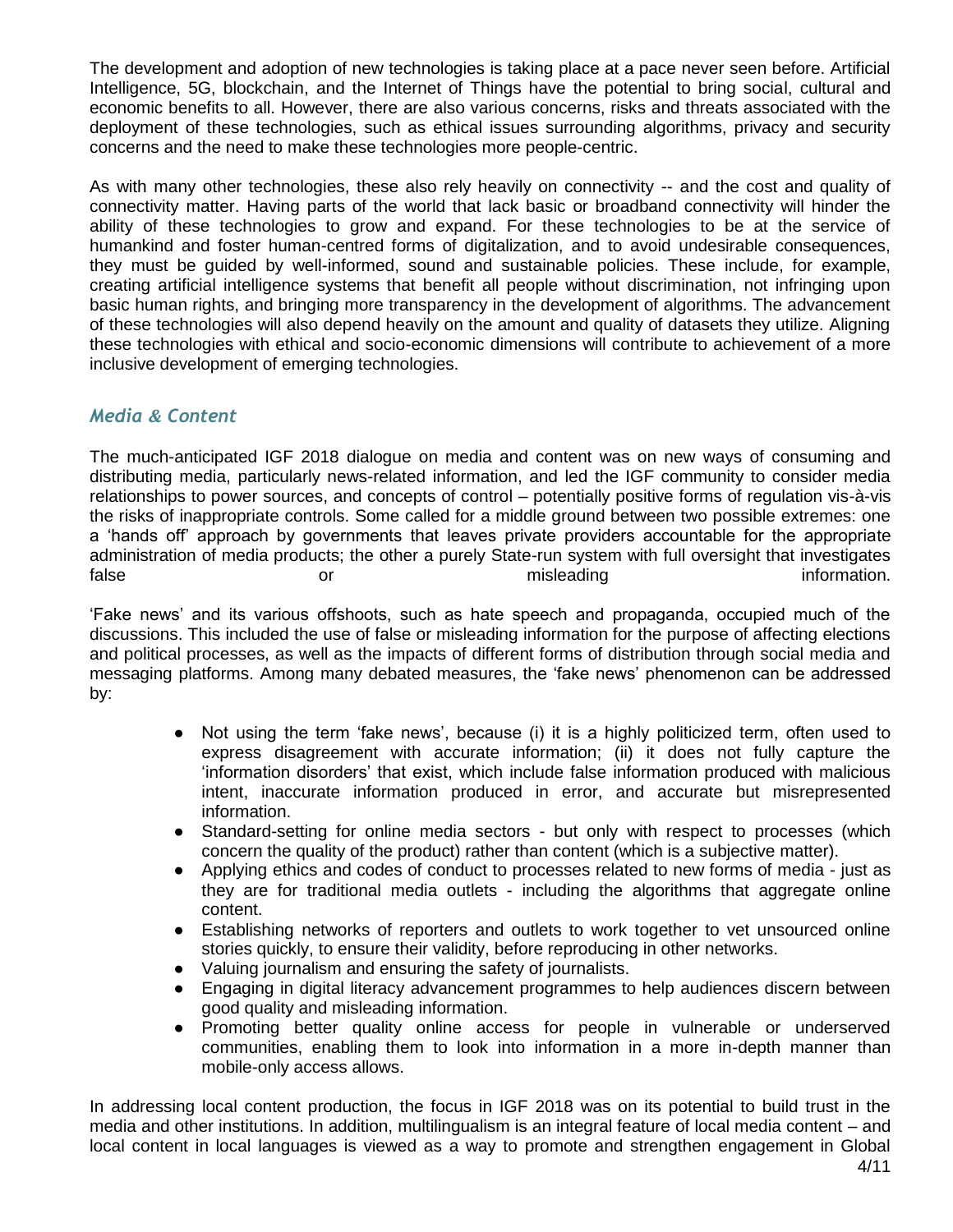| South regions which, as yet, have not benefited as much from the Internet and technology's media |    |  |     |  |  |        |  |        |
|--------------------------------------------------------------------------------------------------|----|--|-----|--|--|--------|--|--------|
| capacity                                                                                         | as |  | the |  |  | Global |  | North. |

# **Cybersecurity, Trust Cybersecurity, Trust** and Privacy

There was consensus on the importance and relevance of cybersecurity to generate and preserve the trust essential to maximize the potential benefits of cyberspace and the future of the digital economy. New technologies and the Internet of Things are now key drivers of the digital revolution. At the same time, these technologies complicate the cybersecurity question in multiple dimensions, introducing new issues and engaging a multiplicity of players. This in turn calls more than ever for multistakeholder and multidisciplinary answers that are not limited to technical solutions strictly aimed at eliminating threats.

Cybersecurity and privacy are often intertwined and interdependent as they impact the trust in the digital space. A better understanding of how algorithms affect people's lives, and their impact on privacy and human rights, will allow adequate technical and policy solutions to avoid and mitigate risks and adverse impacts, and preserve the open, free and secure nature of the Internet. Cyberspace is different, but not separate from, the real world. On the one hand, it is widely accepted that the existing principles that form a sound basis of our world and societies should also be respected as basic principles in Internet governance. On the other hand, specific answers and implementation approaches are needed for new developments and challenges inherent to cyberspace - that by design, is different from the physical space.

Digital threats affect the entire Internet ecosystem, and cybersecurity and privacy solutions may have cross-border, cross-disciplinary and cross-sectoral implications. This creates opportunities for legal interoperability and close cooperation between countries,between the developed and developing world and among different stakeholder groups. Cybersecurity measures should protect people. Informed users, aware of the risks and conscious of their behaviour, will take better decisions when participating in online activities. Cybersecurity norms can serve as a mechanism for state and non-state actors to agree on responsible behaviour given that the speed of legislation often struggles to keep up with the pace of changes in the sphere of cybersecurity.

#### *Evolution of Internet Governance*

Newly emerged technologies have brought new challenges to societies. Impacts on people have deepened, and the community needs to apply an effective process to properly address related issues. For example, net neutrality continues to pose policy challenges, as there are different views on how to guide approaches to this matter. Furthermore, the intersection of the Internet and human rights has evolved to the extent that at the present moment, the public discourse is predominated with the intentional dissemination of inaccurate content in online media, that puts in danger the right to be informed and freedom of expression. Looking at the unregulated online domain, Internet governance has reached the stage where we face an increased proliferation of national laws or regional legal instruments applicable to the Internet public policy. These fragmented regulatory policies across nations can be disruptive for the Internet as a global network. There is a need for the global community, including the IGF, to come up with a set of universal values and standards and with that a globally recognized framework that will support the harmonization of these individualistic national approaches. In addition, principles on net neutrality need to be respected by the online service providers for ensuring safe implementation and monitoring. It is an imperative for the IGF community that the Internet stays free, open and safe for everyone.

Given the complexity of these issues and the Internet itself, involvement of all sectors is critical for finding effective solutions. This is why the multistakeholder model is even more critical for discussing Internet governance. The IGF is seen as a unique platform convened under the auspices of the United Nations, that makes possible for various people and stakeholder groups to discuss Internet governance matters within a bottom-up, open, inclusive, non-commercial and multistakeholder framework. However, the IGF should keep pace with technological innovations in order to stay relevant in today's fast developing trends and uptake of new technologies. This is why the IGF community must continue to work on improving its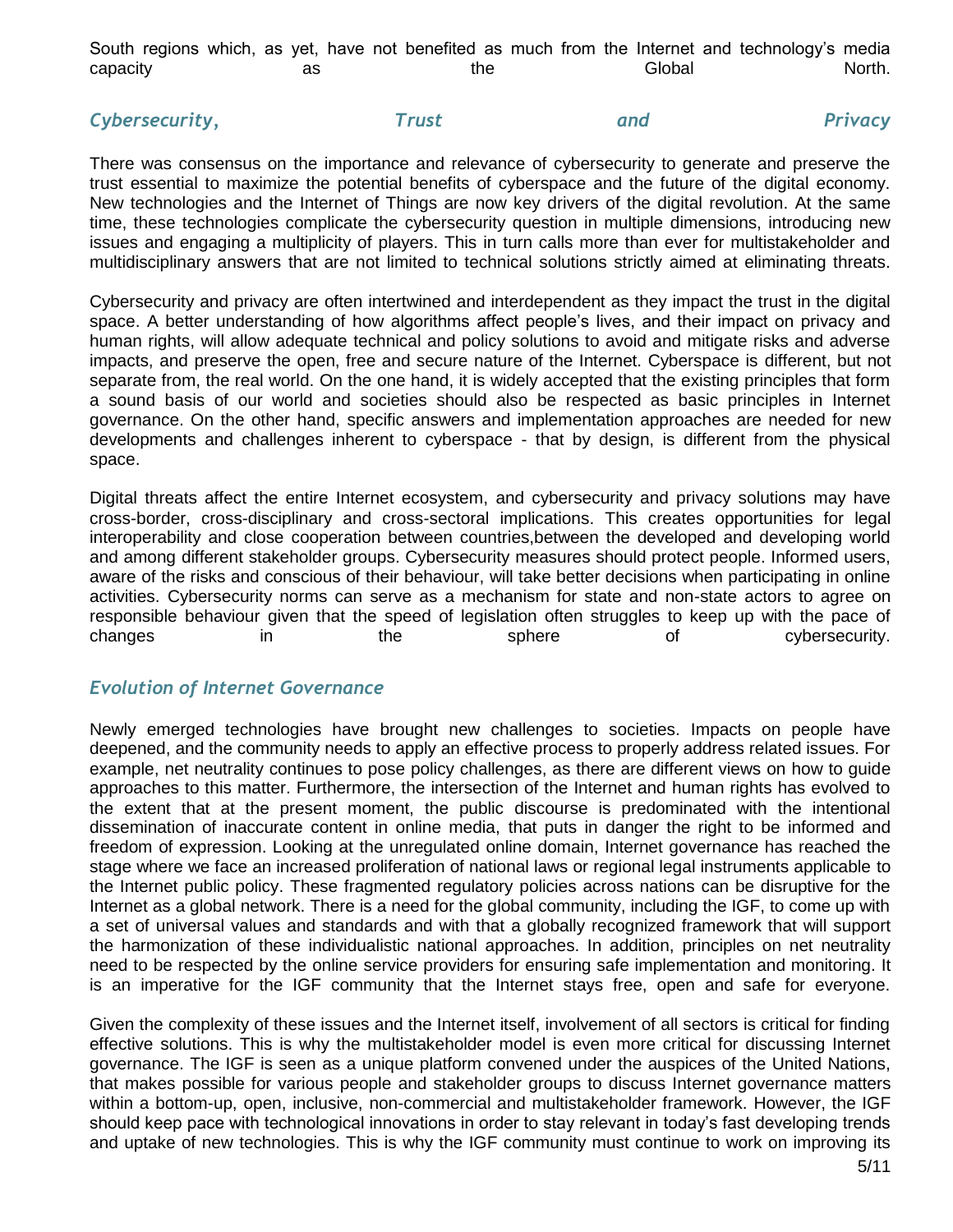processes, by strengthening multistakeholder communities at the national and regional levels and establishing cooperation among these on a global level, as well as with other related foras and institutions. These improvements are dependant on sustainable funding, but also on engaging voices and disciplines that have not traditionally been involved, broadening the scope of emerging technologies topics, advancing its terminology and improving communication strategies.

### *Development, Innovation and Economic issues*

As societies and economies try to seize the technological moment and harness the power of the Internet for development, calls are growing to ensure those development strategies are inclusive, equitable, transparent and take into account potential risks and unintended consequences. Concerns over the impacts of automatization on global labour markets, and potentially hasty technological adoption without appropriate policy considerations, persist in the development context. Assumptions in technological advances are also being challenged - is the advent of mobile Internet, versus fixed Internet, a necessary good in all developing economies?

Chief among the suggested efforts to better understand how new technologies are appropriated and used, as well as their wider societal impacts, is to squarely place a focus on youth. 71% of the world's youth are connected to the web; their experience and ability to benefit from the Internet is not only instructive but acts as an economic measure. A digitally mobilized youth is an economically vigorous youth – and there is a correlation between high youth mobility and the overall health of an economy. For this reason, it is also critical to ensure youth voices are central in discussions on the future of work.

A people-centred digital transformation, which takes into account all members of society – including youth, women, and people with disabilities – should not stop at examining how people can be reskilled and economically supported for the future, but how they can be prepared to be good users, content creators and innovators. Policies to this end should also consider how fulfilling non-digital development objectives, such as eliminating discriminatory policies and practices against women and girls that keep them unconnected, will be a precondition for the enjoyment of the empowering effects of connectivity.

Innovations in financing for development should further follow more inclusive and transparent approaches. Blended public-private funding models that go beyond traditional dependence on private networks should be part of future connectivity strategies.

### *Human Rights, Gender and Youth*

Many sessions under the theme of "Human Rights, Gender, and Youth" at the IGF 2018 sent a message that gender needs to be viewed as a cross-cutting theme. Gender inequality must be located at the intersection of other inequalities such as class (income/education), location (urban/rural), race and ethnicity, among others. It is crucial to examine emerging issues and technologies such as dataveillance and biases in artificial intelligence algorithms through the lens of gender and sexuality perspectives, particularly while analyzing policies and strategies to address them.

Approaches to combating child and youth online safety include strengthening efforts to raise awareness and sensitizing diverse stakeholders on these issues of urgency. Mental health and ability cannot be delinked from similar challenges associated with Internet misuse. While Internet access plays a pivotal role in helping refugees stay connected, challenges remain in accessing digital networks and infrastructure such as unaffordable connectivity and restrictions to ensure full and meaningful online participation.

Advocacy for digital rights at the local levels produces momentum for local realization of human rights in the digital environment. Decentralization of agency through proliferation of localized discourse around digital rights is an observed trend that also raises contestations relating to how digital rights should be protected.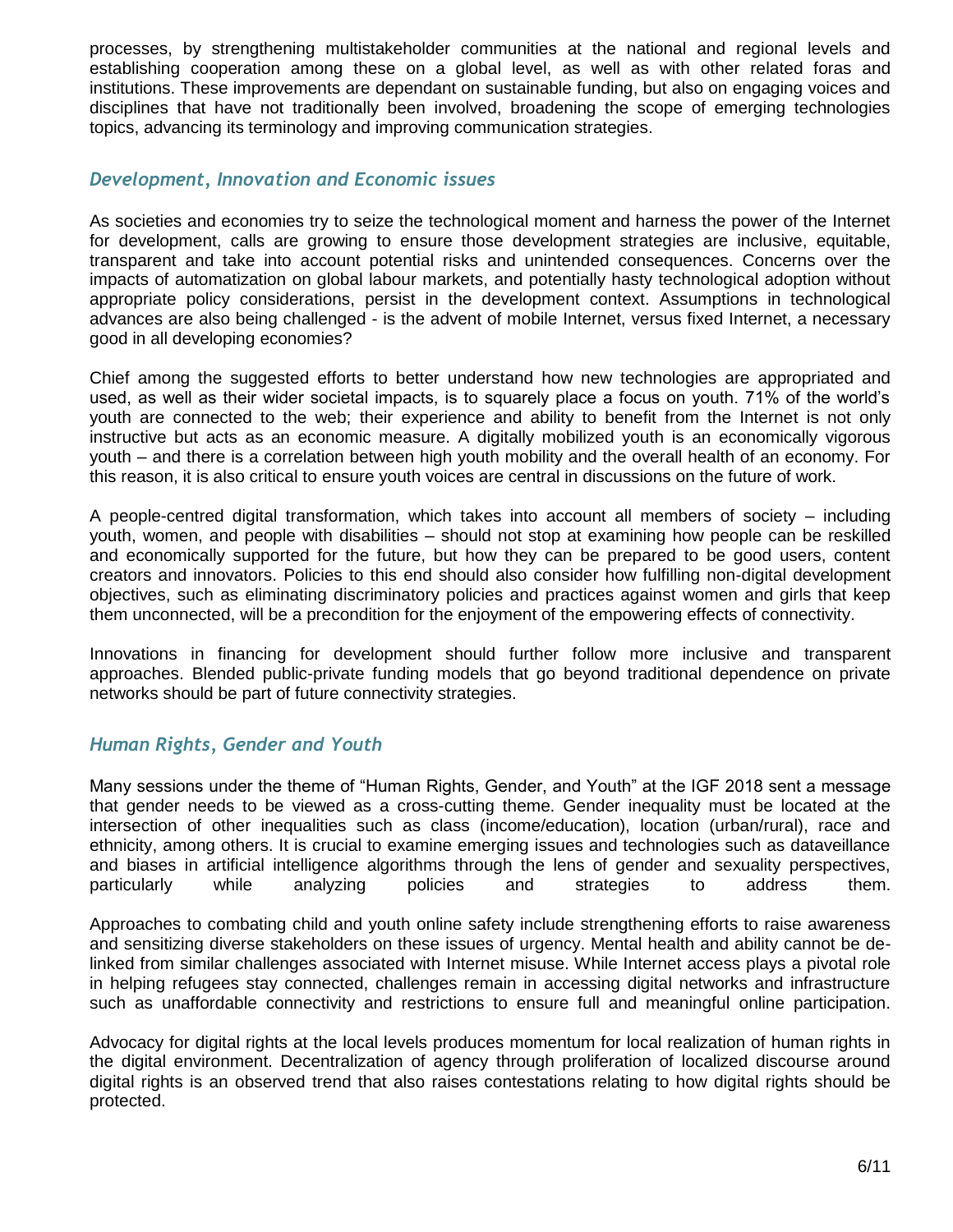# *Technical and Operational Topics*

Clearly, Internet blocking and filtering can be a hindrance to the stable flow of traffic on the network. Legal instruments that attempt to curb the flow of illicit material on the Internet should be crafted carefully with a technical and social understanding of how the underlying infrastructure of the Internet works to prevent unintended effects that may undermine the stability of the Internet.

The net neutrality debate at IGF2018 is not as prevalent or contentious as in previous years though it is still not resolved and the discussion is still ongoing. Among the issues discussed was that net neutrality could affect freedom of expression as it could curtail user's freedom and choice online. There is now a marked increase of legislations around the globe at the national and regional levels guaranteeing net neutrality, with many countries banning "zero-rating" practices. National frameworks allowing for throttling to ease congestion were compared and contrasted.

On the Domain Name System, the successful Root Zone Domain Name System Security Extensions (DNS) KSK rollover that took place on 11 October 2018, which involved the generation of new cryptographic public and private key pairs and the distribution of the new public components to parties who operate validating resolvers. This was the first time the rollover had been attempted since 2010, when they they were put the in.

# *Digital Inclusion and Accessibility*

The Internet is a powerful and empowering tool for digital inclusion which leads to social inclusion and cohesion in society. Yet, if not utilised in the right direction, the Internet and technology in itself will lead to digital exclusion. Even with availability of access, a lack of trust in the Internet will deepen the existing multiple **digital** digital different control of the forms digital divides.

Digital inclusion has been a recurring topic at all past annual meetings of the IGF since 2006. The principle of "leaving no one behind" in the 2030 Agenda, having a deep imprint and impact of both developed and developing economies, added a strong dimension to the IGF 2018 dialogue. There is an increasing call for more diverse policy perspectives on root cause, new and cross-generational issues and consequences of digital inclusion. A cross-sectoral, interdisciplinary and integrated approach -- as also highlighted in the UN Secretary-General's address at the IGF 2018 -- is essential to the fabric of the multistakeholder process of digital inclusion, including to have meaningful impact to the the inclusive design and deployment of new technologies. A reminder on the prevalent global demographic trend of urbanization and smart cities is that cities and communities exist to serve the needs of all people in society, not the other way round. As an integral part of the population, the needs of persons with disabilities, older persons, indigenous people and other vulnerable groups should be part of integrated design extensive process that the process of the cities.

The establishment of community networks has emerged as a concrete alternative to address the challenge of connecting the unconnected. Community networks continue to face problems in finding a regulatory framework which could be adapted - often because such frameworks do not exist due to ignorance or a lack of awareness. One guiding tool is the Community Network Manual launched at IGF 2018, that provides useful guidance on how to build, organize, and deploy community networks through toolkits, the control of the control of the control of the control of the control of the control of the control of the control of the control of the control of the control of the control of the control of the control of th

# **Other Highlights**

The IGF's intersessional work tracks discussed their draft outputs with the community. The [Best Practice](https://www.intgovforum.org/multilingual/content/best-practice-forums-6)  [Forums](https://www.intgovforum.org/multilingual/content/best-practice-forums-6) focused on cybersecurity, AI, IoT and Big Data, local content and gender and access, worked throughout the year on topical Internet policy challenges by collecting community input and experiences in a flexible, multistakeholder, and bottom-up manner. The IGF work on [Policy Options for Connecting](https://www.intgovforum.org/multilingual/content/policy-options-for-connecting-and-enabling-the-next-billions-phase-ii)  [and Enabling the Next Billion\(s](https://www.intgovforum.org/multilingual/content/policy-options-for-connecting-and-enabling-the-next-billions-phase-ii)**[\)](https://www.intgovforum.org/multilingual/content/policy-options-for-connecting-and-enabling-the-next-billions-phase-ii)** collected concrete case studies highlighting how projects on the ground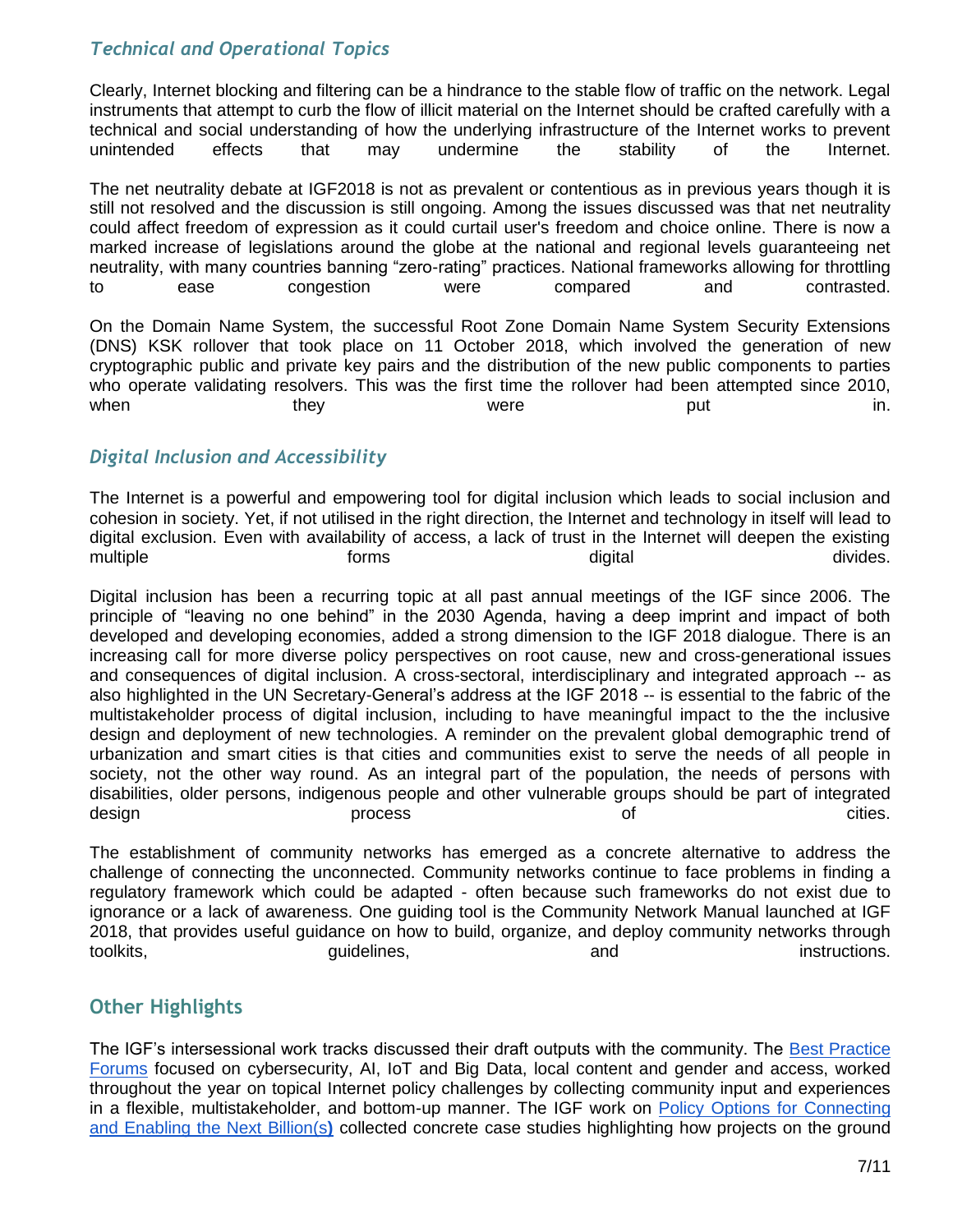help to make progress in key sustainable development goals. [IGF Dynamic Coalitions \(DCs\)](https://www.intgovforum.org/multilingual/content/dynamic-coalitions-4) continued their work as independent, multistakeholder expert discussion groups on a variety of topics, respecting [common standards of transparency and inclusiveness](https://www.intgovforum.org/multilingual/content/terms-of-reference-dynamic-coalition-coordination-group-dccg) (open archives, open membership, open mailing lists).

### *National, Regional and Youth IGF Initiatives (NRIs)*

Through a bottom-up consultative process, more than 110 NRIs decided to address the topic of the 'Evolution of Internet Governance', with a specific focus on the multistakeholder approach. Around 40 countries and regions outlined the local perspectives on this topic, and urged the community to focus primarily on improving the IGF process at national levels and strengthen cooperation among these and with the regional and global levels. In addition, the bottom up processes resulted in the request for organizing 5 collaborative sessions by more than 30 NRIs on topics of mutual interest: access, cybersecurity, emerging technologies, fake news and digital economy. All present NRIs met with the representatives of the UNDESA, MAG, IGF Secretariat and wider IGF community during the NRIs Coordination Session to discuss how can the NRIs and the IGF help each others to improve.

### *Newcomers Track*

In order to welcome participants attending IGF for the first time, a Newcomers Track was organized. Within the Track, an informative orientation session on the IGF 2018 process and programme was hosted by the IGF Secretariat and the Chair of the MAG in the morning of the first day, prior to the official start of the programme.

# **The Way Forward - Advancing discussions at IGF 2018**

Participants expressed their thanks and gratitude to the host country, UNESCO and UNDESA for a wellorganized, well-attended IGF, during the meeting's traditional 'Open Mic & Taking Stock' segment. Many of those to take the floor were newcomers and young people, who called on the IGF to maintain its commitment to engaging youth and increasing participation from the Global South, in particular from the Middle East and North Africa (MENA) and other African regions. Noting the high-level statements made at the start of the meeting, many further expressed their support for strengthening and building partnerships with a multistakeholder IGF as it evolves to meet new digital policy challenges.

Delivering closing remarks on behalf of the Host Country, Mounir Mahjoubi, State Secretary in the Ministry of the Economy, outlined the two major objectives put forth by France. An innovative regulatory approach to the digital space, on one hand, and open, transparent, multistakeholder and multilateral cooperation facilitated by the IGF, on the other, he said would be needed to confront the digital challenges ahead.

Final closing remarks by UN Assistant Secretary-General Fabrizio Hochschild recalled the meeting's central theme of 'trust'. The Assistant Secretary-General emphasized that the IGF, with its dedicated and dynamic community, had a significant role to play in advancing policy solutions for rebuilding Internet trust and discussing the ethics of the digital space. In light of the need for a continuously impactful and wellresourced IGF, he also urged current and potential donors to increase their contributions to the Forum.

The IGF community expressed a keen interest and commitment to contribute its work and outputs to the High-Level Panel on Digital Cooperation (through its current call for inputs), as well as to other multilateral events and forums at the United Nations, including the 2019 High Level Political Forum to be convened by the UN's Economic and Social Council in July and at the General Assembly in September 2019, the WSIS Forum in April 2019 and other related multilateral and multistakeholder fora.

The next host, Germany, held an open forum where they outlined their commitment to host the 2019 IGF. This provided an overview of their preparations, which are being conducted in a multistakeholder manner,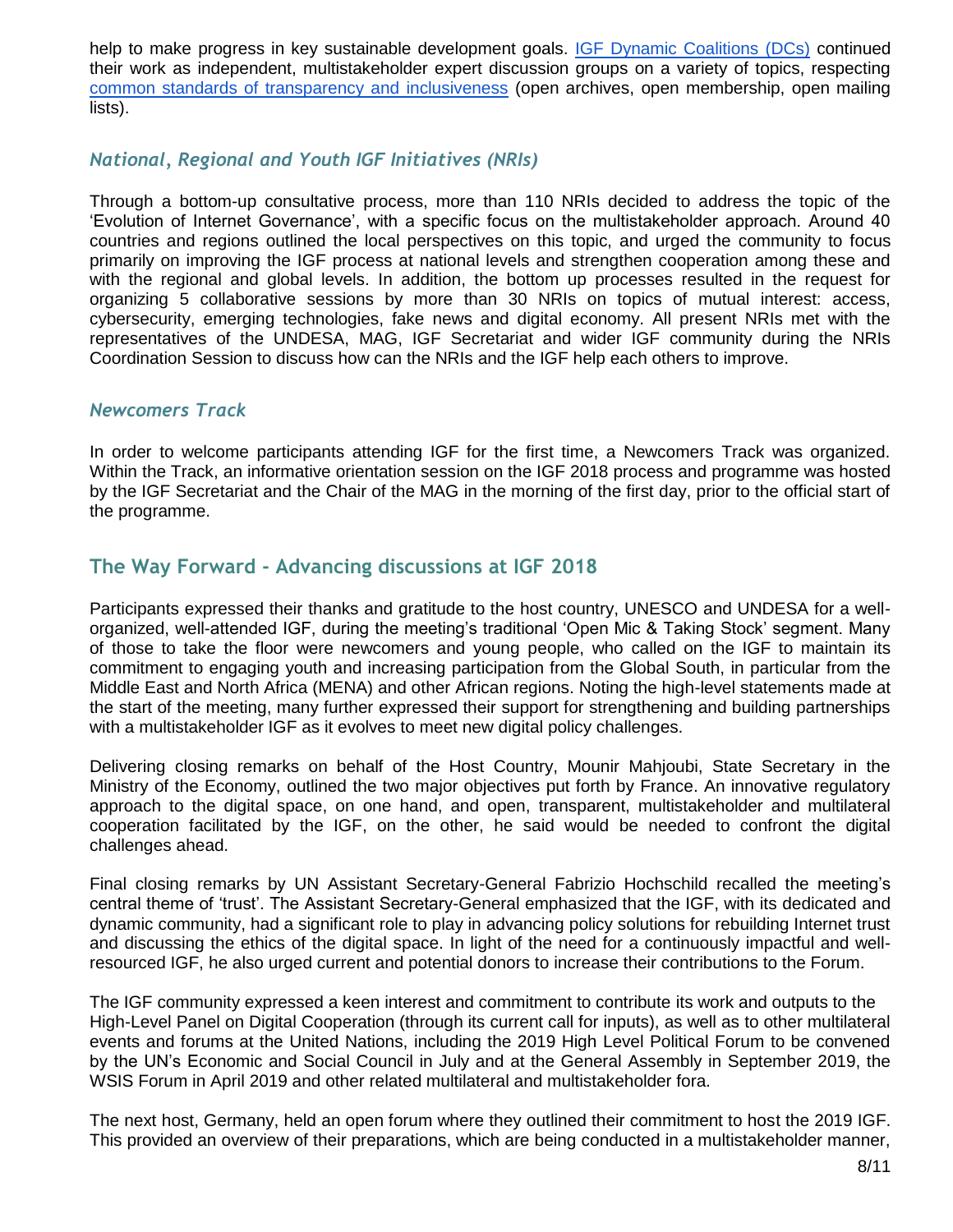working closely with the German National IGF and other stakeholder groups. In addition, the 2019 MAG has been appointed by the Secretary-General to allow timely preparation of the 2019 annual meeting. The Government of Germany reconfirmed their intent to facilitate greater participation of individuals from the Global South.

# **Annex**

Host Country website:<http://igf2018.fr/> IGF Secretariat website: https://www.intgovforum.org/ Official Statements: [Secretary-General's address](https://www.un.org/sg/en/content/sg/statement/2018-11-12/secretary-generals-address-internet-governance-forum-delivered) to the Internet Governance Forum [as delivered] [English translation of President Macron's speech](https://www.intgovforum.org/multilingual/content/igf-2018-speech-by-french-president-emmanuel-macron)

[Invitation to 13th IGF from UN Under-Secretary-General](https://www.intgovforum.org/multilingual/content/invitation-to-the-thirteenth-annual-meeting-of-the-internet-governance-forum-igf-%E2%80%8E) [https://www.intgovforum.org/multilingual/content/invitation-to-the-thirteenth-annual-meeting-of-the](https://www.intgovforum.org/multilingual/content/invitation-to-the-thirteenth-annual-meeting-of-the-internet-governance-forum-igf-%E2%80%8E)[internet-governance-forum-igf-%E2%80%8E](https://www.intgovforum.org/multilingual/content/invitation-to-the-thirteenth-annual-meeting-of-the-internet-governance-forum-igf-%E2%80%8E)

# **IGF 2018 outputs & reports**

### *Meeting reports, webcasts and transcripts*

IGF 2018 Messages:<https://www.intgovforum.org/multilingual/content/igf-messages> Meeting reports: <https://www.intgovforum.org/multilingual/igf-2018-reports> Meeting transcripts:<https://www.intgovforum.org/multilingual/igf-2018-transcripts> Meeting webcasts:<https://www.youtube.com/user/igf>

# *IGF 2018 Intersessional Work*

The community-led intersessional activities that occur throughout the year offer the IGF community the opportunity to work on substantive and concrete longer-term projects in the field of Internet governance:

**Best Practice Forums (BPFs)**  BPF on Cybersecurity:<https://www.intgovforum.org/multilingual/content/bpf-cybersecurity-1> BPF on Local Content:<https://www.intgovforum.org/multilingual/content/bpf-local-content-0> BPF on IoT, Big Data, AI: [https://www.intgovforum.org/multilingual/content/bpf-internet-of-things-iot-big-data-and](https://www.intgovforum.org/multilingual/content/bpf-internet-of-things-iot-big-data-and-artificial-intelligence-ai)[artificial-intelligence-ai](https://www.intgovforum.org/multilingual/content/bpf-internet-of-things-iot-big-data-and-artificial-intelligence-ai) BPF on Gender and Access: <https://www.intgovforum.org/multilingual/content/bpf-gender-and-access>

**Policy Options for Connecting and Enabling the Next Billion(s)** (CENB) <https://www.intgovforum.org/multilingual/content/cenb-%E2%80%93-phase-iv-0>

**Dynamic Coalitions (DCs)** List of DCs:<https://www.intgovforum.org/multilingual/content/dynamic-coalitions-4> 2018 Outputs on the SDGs: <https://www.intgovforum.org/multilingual/content/2018-dynamic-coalition-papers-matrix-on-the-sdgs>

# *National, Regional and Youth IGF Initiatives (NRIs)*

National, Regional and Youth [IGF](https://www.intgovforum.org/multilingual/lexicon/8#IGF) Initiatives (NRIs) are organic and independent formations that are discussing issues pertaining to the Internet Governance from the perspective of their respective communities, while acting in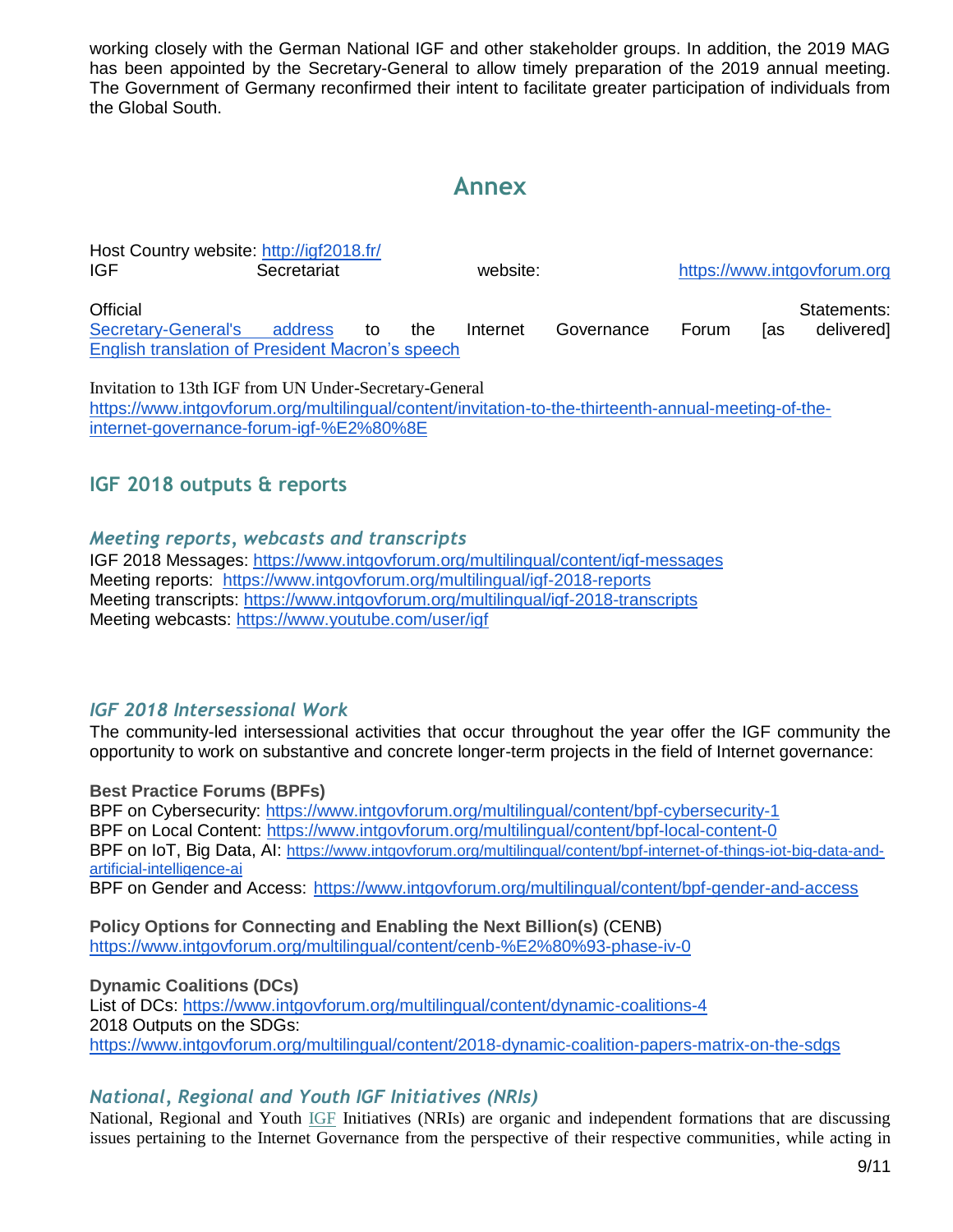accordance with the main principles of the global IGF. Below are the sources where to find more information about the NRIs and their work.

About the NRIs:<https://www.intgovforum.org/multilingual/content/igf-regional-and-national-initiatives> List of National IGFs:<https://www.intgovforum.org/multilingual/content/national-igf-initiatives> List of Regional IGFs:<https://www.intgovforum.org/multilingual/content/regional-igf-initiatives> List of Youth IGFs:<https://www.intgovforum.org/multilingual/content/youth-initiatives> Calendar of NRIs annual meetings in 2018:https: [https://www.intgovforum.org/multilingual/content/nris](https://www.intgovforum.org/multilingual/content/nris-annual-meetings)[annual-meetings](https://www.intgovforum.org/multilingual/content/nris-annual-meetings)

IGF 2018 Preparatory work of the NRIs: [https://www.intgovforum.org/multilingual/content/igf-2018-nris](https://www.intgovforum.org/multilingual/content/igf-2018-nris-preparatory-process)[preparatory-process](https://www.intgovforum.org/multilingual/content/igf-2018-nris-preparatory-process)

# **IGF 2018 Preparatory Process**

The IGF meeting programme is prepared by the MAG and IGF Secretariat over the course of the year. Key decisions on the programme are taken in the two face-to-face meetings as well as biweekly virtual meetings of the MAG leading into the IGF. In 2018, the MAG launched a public Call for Issues collecting community inputs to serve as a basis for the annual programme. A new approach to shaping the programme used the collected issues for a more thematic, focused and non-duplicative design of the schedule. The MAG's discussions further underlined a shared desire to re-institute a version of the 2017 'Geneva Messages', which synthesized the key points of the meeting's thematic main sessions.

### *Call for Issues*

First Open Consultations and MAG Meeting - Summary: [http://www.intgovforum.org/multilingual/index.php?q=filedepot\\_download/6038/1097](http://www.intgovforum.org/multilingual/index.php?q=filedepot_download/6038/1097) [Public Ca](http://www.intgovforum.org/multilingual/index.php?q=filedepot_download/6037/1096)ll for [Issues:](http://www.intgovforum.org/multilingual/index.php?q=filedepot_download/6037/1096) [http://www.intgovforum.org/multilingual/index.php?q=filedepot\\_download/6037/1096](http://www.intgovforum.org/multilingual/index.php?q=filedepot_download/6037/1096) [Pro](https://www.intgovforum.org/multilingual/igf-2018-proposed-issues)posed [Issues from the Community: https://www.intgovforum.org/multilingual/igf-2018-proposed-issues](https://www.intgovforum.org/multilingual/igf-2018-proposed-issues) [Issues So](http://www.intgovforum.org/multilingual/index.php?q=filedepot_download/6119/1193)rting Pro[cess:](http://www.intgovforum.org/multilingual/index.php?q=filedepot_download/6119/1193)

[http://www.intgovforum.org/multilingual/index.php?q=filedepot\\_download/6119/1193](http://www.intgovforum.org/multilingual/index.php?q=filedepot_download/6119/1193) [Iss](http://www.intgovforum.org/multilingual/index.php?q=filedepot_download/6119/1200)ues 'He[atmap': http://www.intgovforum.org/multilingual/index.php?q=filedepot\\_download/6119/1200](http://www.intgovforum.org/multilingual/index.php?q=filedepot_download/6119/1200)

# *Thematic Approach to the IGF*

IGF 2018 Programme Shaping Approach: [https://www.intgovforum.org/multilingual/index.php?q=filedepot\\_download/6119/1203](https://www.intgovforum.org/multilingual/index.php?q=filedepot_download/6119/1203) Themes & Subthemes: [https://www.intgovforum.org/multilingual/index.php?q=filedepot\\_download/6037/1375](https://www.intgovforum.org/multilingual/index.php?q=filedepot_download/6037/1375) Second Open Consultations & MAG Meeting - Summary: [http://www.intgovforum.org/multilingual/index.php?q=filedepot\\_download/6701/1285](http://www.intgovforum.org/multilingual/index.php?q=filedepot_download/6701/1285)

# *Renewing 'IGF Messages'*

First Open Consultations and MAG Meeting - Summary: [http://www.intgovforum.org/multilingual/index.php?q=filedepot\\_download/6038/1097](http://www.intgovforum.org/multilingual/index.php?q=filedepot_download/6038/1097) First Open Consultations and MAG Meeting - Transcripts: [https://www.intgovforum.org/multilingual/content/igf-2018-first-open-consultations-and-mag-meeting?qt](https://www.intgovforum.org/multilingual/content/igf-2018-first-open-consultations-and-mag-meeting?qt-igf_2018_first_open_consultation=4#qt-igf_2018_first_open_consultation)igf 2018 first open consultation=4#gt-igf 2018 first open consultation [IGF 2017 'Ge](http://www.intgovforum.org/multilingual/content/igf-2017-geneva-messages)neva Messages': [http://www.intgovforum.org/multilingual/content/igf-2017-geneva](http://www.intgovforum.org/multilingual/content/igf-2017-geneva-messages)[messages](http://www.intgovforum.org/multilingual/content/igf-2017-geneva-messages)

# **Official Press Releases:**

Cybersecurity and Fake News to Dominate List of Concerns at Internet Governance Forum, 22 October 2018

[https://www.un.org/sustainabledevelopment/blog/2018/10/cybersecurity-and-fake-news-to-dominate-list](https://www.un.org/sustainabledevelopment/blog/2018/10/cybersecurity-and-fake-news-to-dominate-list-of-concerns-at-internet-governance-forum/)[of-concerns-at-internet-governance-forum/](https://www.un.org/sustainabledevelopment/blog/2018/10/cybersecurity-and-fake-news-to-dominate-list-of-concerns-at-internet-governance-forum/)